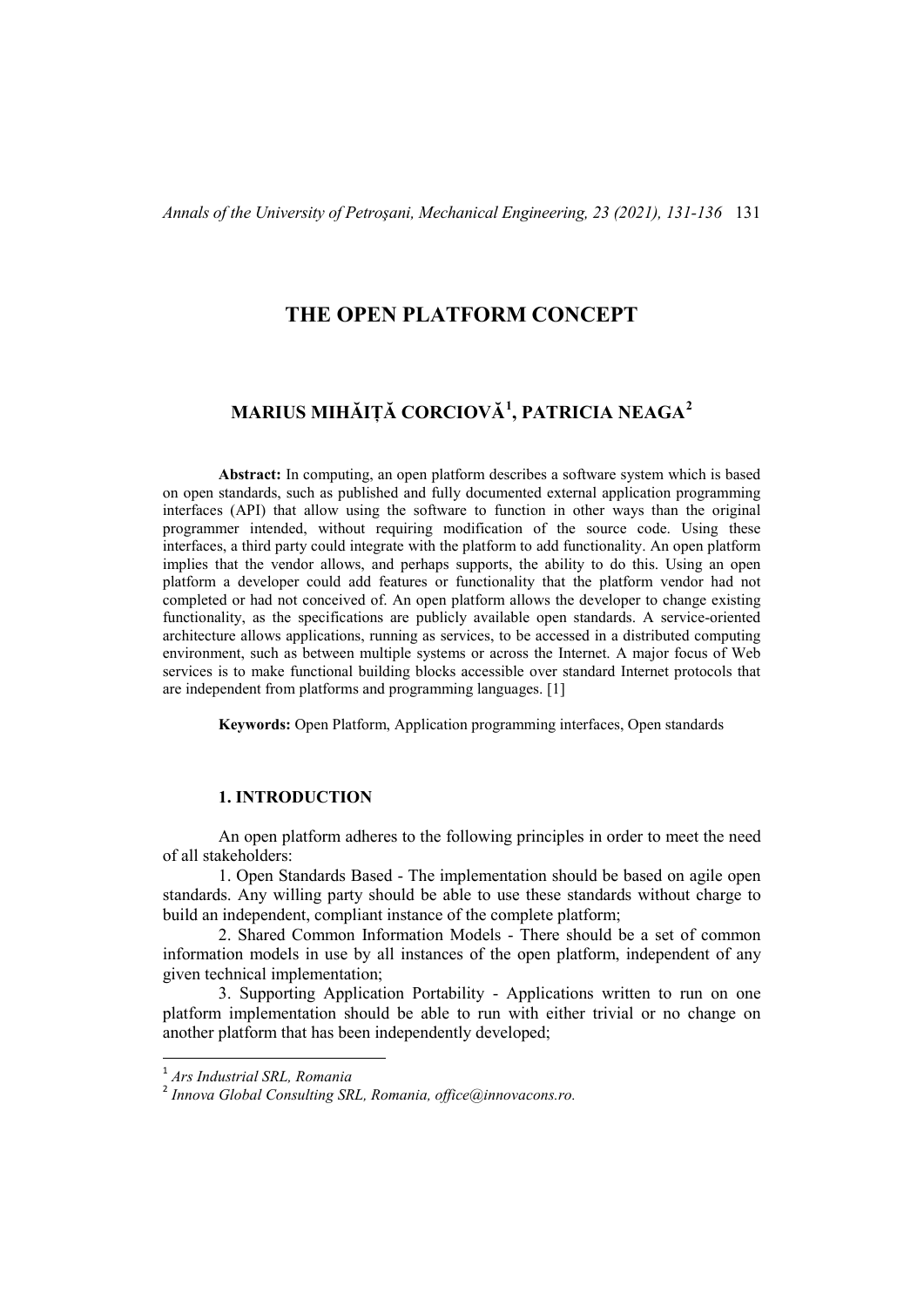4. Federatable - It should be possible to connect any implementation of the open platform to all others that were independently developed, in a federated structure, to allow the sharing of appropriate information and workflows between them; [2]

5. Vendor and Technology Neutral - The standards should not depend on particular technologies or require components from particular vendors. Anyone building an implementation of the open platform may elect to use any available technology and may choose to include or exclude proprietary components;

6. Supporting Open Data - Data should be exposed as needed (subject to good information governance practice) in an open, shareable, computable format in near to real-time. Implementors may choose to use this format natively in their persistence (storage) layer of the open platform itself or meet this requirement by using mappings and transformations from some other open or proprietary format;

7. Providing Open APIs - The full specification of the APIs (the means by which applications are connected to the platform) should be freely available;

8. Operability (as in DevOps) - The platform should support the principles of operability (this is all about the qualities of a system that enables applications to operate well throughout their full life cycle). Software systems which follow software operability good practice will tend to be simpler to operate and maintain, with a reduced cost of ownership, and almost certainly fewer operational problems. [2]

#### **1. OPEN PLATFORM ARCHITECTURE**

The specific architecture of an implementation of an open platform will vary from implementation to implementation. At a high conceptual level the architecture will take a form similar to that in the figure 1. [2]



**Fig.1.** The block diagram of the Open Platform Architecture [2]

As a minimum the platform provider will provide a service bus that provides authentication, routing, and API management allowing applications to securely access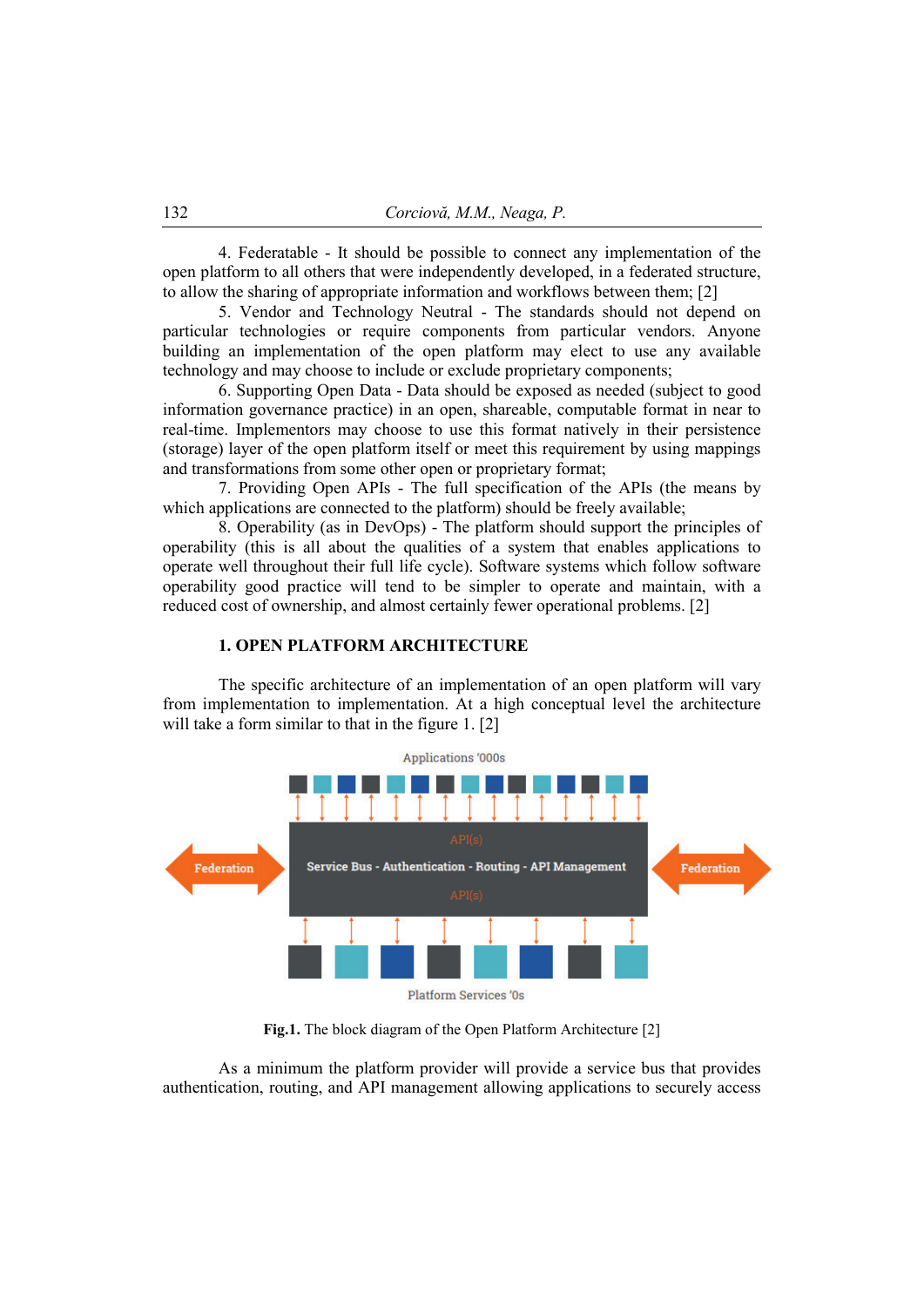the APIs provided by platform service providers. Optionally, a platform provider may provide facilities to build or host applications and platform services; or they may provide some of the platform services themselves.

The platform provider may provide federation services to enable applications to access the data or services held on other compliant platforms. A typical platform will have the capability to support a large number of users running thousands of applications, and will offer a number of platform services (typically low double figures in number). [2]

## *1.1. Standards for an Open Platform*

Open standards are critical to achieving the central aim of an open platform that is, portability for data and substitutability for applications so that neither gets locked into a particular vendor's platform. This requires standards in two areas:

- Open Interface standards (APIs);
- Content standards.

Content standards can be applied to the way information is stored in an electronic record or to the payload of a message or API. Content standards typically describe how information describing a particular concept should be formatted, structured and coded to make it unambiguously computable.

An open platform appears to applications as nothing more than a set of open APIs which enable them to access platform services. The final goal for an open platform architecture is to have a complete set of platform microservices for all those things that can usefully be offloaded to the platform by the developers' app.

Each microservice will include a standard and stable open API expressed using the standards defined by the Open API Initiative. The number of platform microservices is potentially large (maybe some hundreds to a few thousand). However, the problem is a long-tailed one, which means an open platform with a small number of services (less than 10) can provide high utility to developers. [2]

#### *1.2 Application programming interface*

An application programming interface, or API, enables companies to open up their applications' data and functionality to external third-party developers, business partners, and internal departments within their companies. This allows services and products to communicate with each other and leverage each other's data and functionality through a documented interface.

Developers don't need to know how an API is implemented; they simply use the interface to communicate with other products and services. API use has surged over the past decade, to the degree that many of the most popular web applications today would not be possible without APIs.

An API is a set of defined rules that explain how computers or applications communicate with one another. APIs sit between an application and the web server, acting as an intermediary layer that processes data transfer between systems.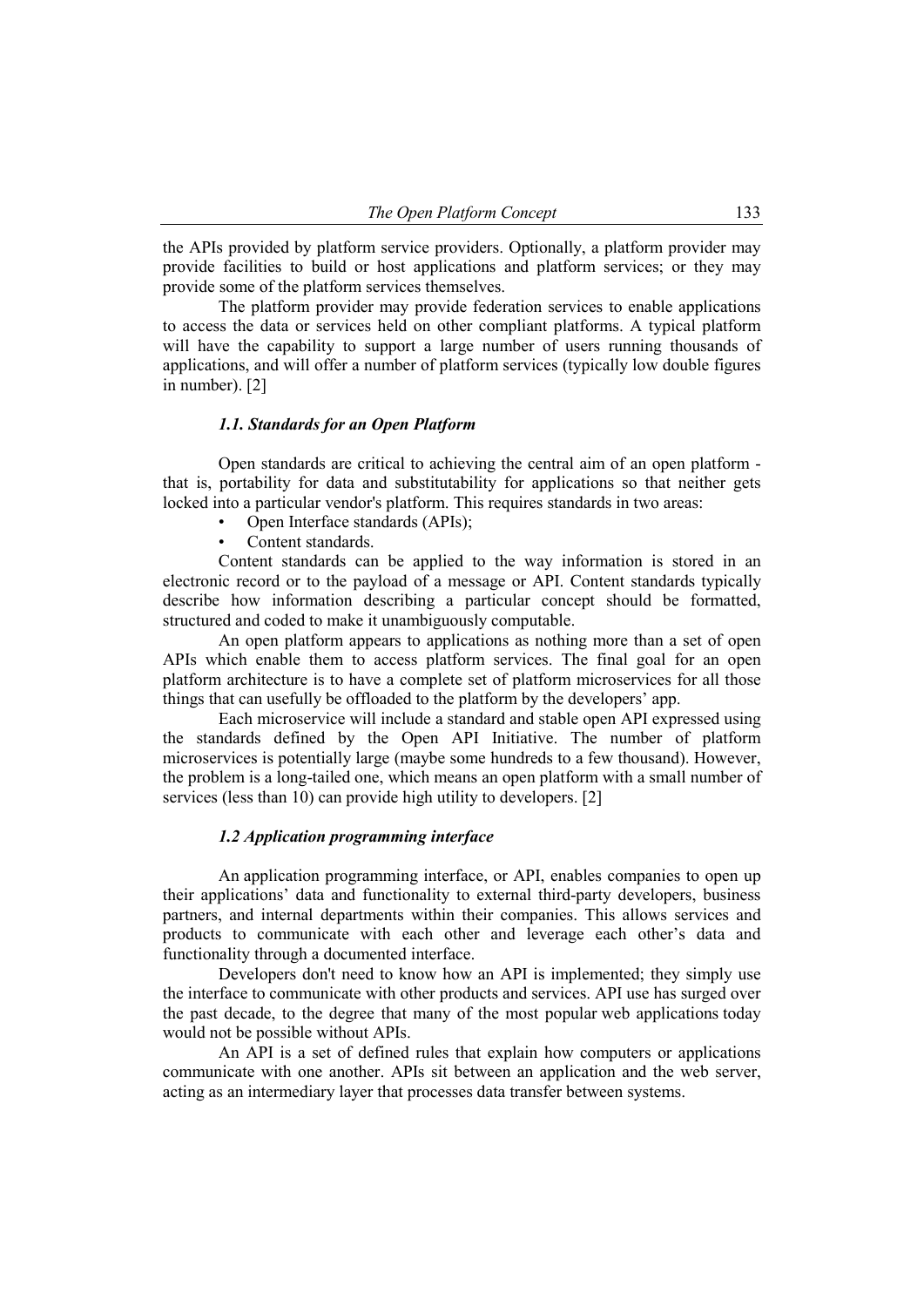How an API works:

- 1. A client application initiates an API call to retrieve information—also known as a *request*. This request is processed from an application to the web server via the API's Uniform Resource Identifier (URI) and includes a request verb, headers, and sometimes, a request body.
- 2. After receiving a valid request, the API makes a call to the external program or web server.
- 3. The server sends a *response* to the API with the requested information.
- 4. The API transfers the data to the initial requesting application.

While the data transfer will differ depending on the web service being used, this process of requests and response all happens through an API. Whereas a user interface is designed for use by humans, APIs are designed for use by a computer or application.

APIs offer security by design because their position as middleman facilitates the abstraction of functionality between two systems—the API endpoint decouples the consuming application from the infrastructure providing the service. API calls usually include authorization credentials to reduce the risk of attacks on the server, and an API gateway can limit access to minimize security threats. Also, during the exchange, HTTP headers, cookies, or query string parameters provide additional security layers to the data. [3]

## *1.3 Types of APIs*

Most application programming interfaces are web APIs that expose an application's data and functionality over the internet. The four main types of web API:

- Open APIs are open source application programming interfaces that can be accessed with the HTTP protocol. Also known as public APIs, they have defined API endpoints and request and response formats.
- Partner APIs are application programming interfaces exposed to or by strategic business partners. Typically, developers can access these APIs in self-service mode through a public API developer portal.
- Internal APIs are application programming interfaces that remain hidden from external users. These private APIs aren't available for users outside of the company and are instead intended to improve productivity and communication across different internal development teams.
- Composite APIs combine multiple data or service APIs. These services allow developers to access several endpoints in a single call. Composite APIs are useful in microservices architecture where performing a single task may require information from several sources. [3]

Traditionally, API referred to an interface connected to an application that may have been created with any of the low-level programming languages, such as Javascript. The modern API adheres to REST principles and the JSON format and is typically built for HTTP, resulting in developer-friendly interfaces that are easily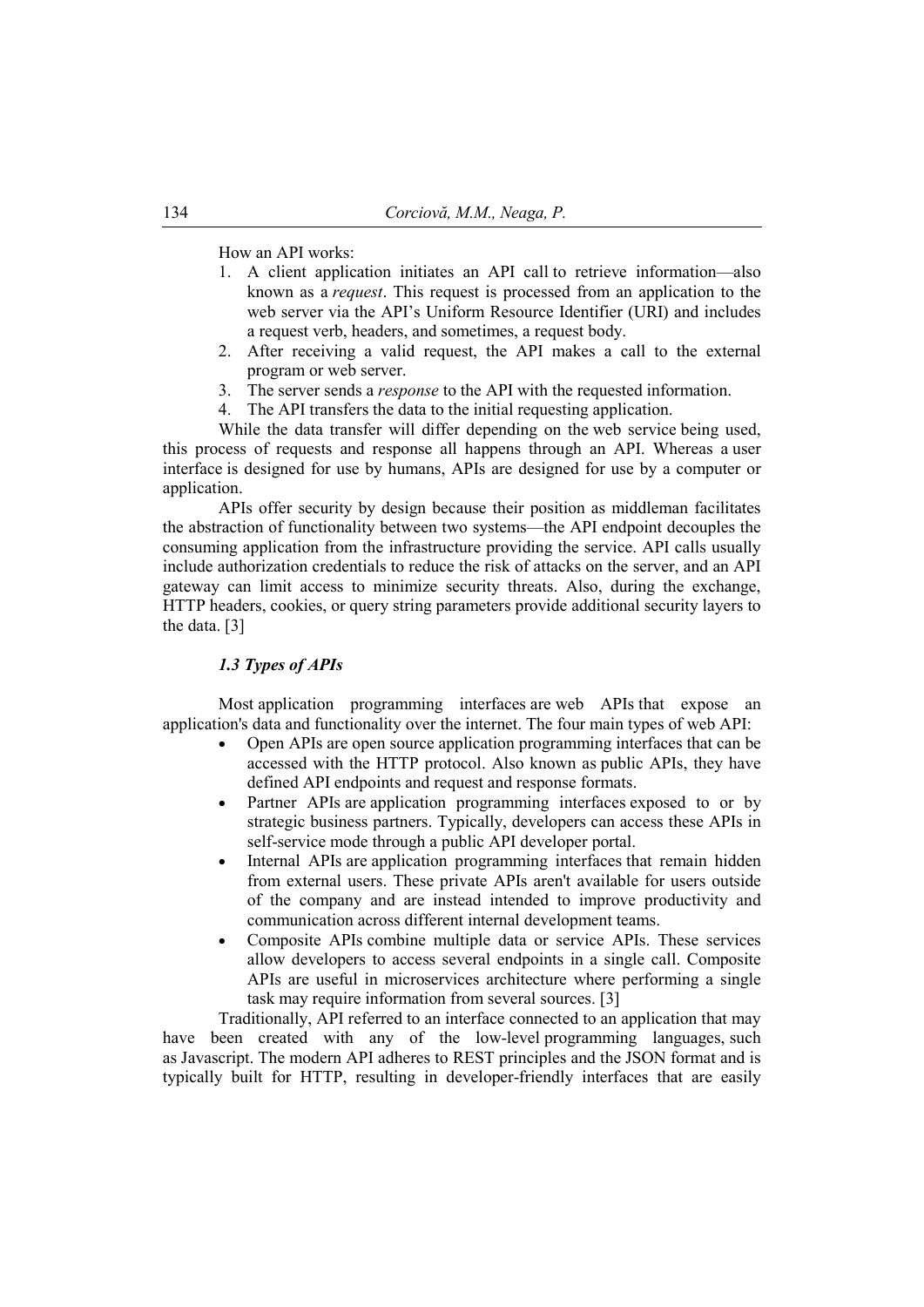accessible and widely understood by applications written in Java, Ruby, Python, and many other languages. [3]

### **2. HYPERTEXT TRANSFER PROTOCOL**

Hyper Text Transfer (HTTP) Protocol Request/Response includes Client and server exchange request/response messages, which uses the TCP protocol (figure 2). For Client and server exchange request/response, the typical port number is 80. [4]



**Fig.2.** Basic block diagram of web application architecture which makes use of HTTP in it. [4]

HTTP Methods:

- GET retrieves whatever information identified by the Request-URL;
- POST sends data to the server for updates;
- PUT requests that the enclosed entity stored under the supplied Request-URL;
- DELETE requests the origin server to delete the resource identified by the Request-URL;
- HEAD Similar to the GET method, except that the server must not return a message-body in the response;
- TRACE Allows the client to see what received at the other end of the request chain and use that data for testing. [4]

## **CONCLUSIONS**

- Creating an open platform is not about creating a single instance of a platform, but rather about creating an open platform ecosystem in which a number of platform vendors compete for business with each other. [2]

- Opening a platform can spur needs of user segments. At the same time, opening a platform typically reduces users' switching costs and increases competition among platform platform. [5]

A platform is 'open' to the extent that: restrictions are not placed on participation in its development, commercialization or use, and any restrictions – for example, requirements to conform with technical standards or pay licensing fees – are reasonable and non-discriminatory, that is, they are applied uniformly to all potential platform participants.[5]